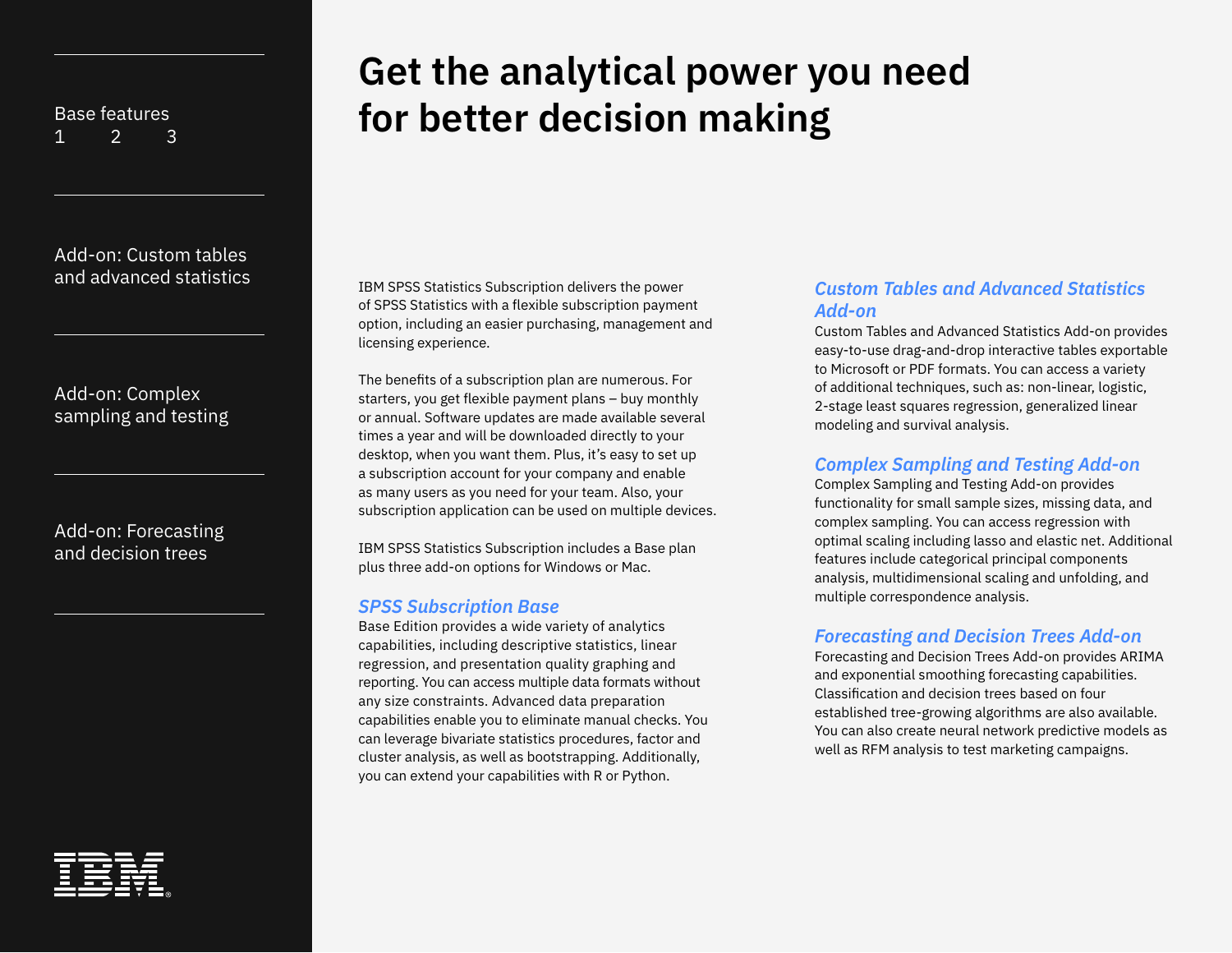[Add-on: Custom tables](#page-5-0)  [and advanced statistics](#page-5-0)

[Add-on: Complex](#page-6-0)  [sampling and testing](#page-6-0)

[Add-on: Forecasting](#page-7-0)  [and decision trees](#page-7-0)

|                            |             | <b>Subscription Plan</b>                        |                                        |                                          |  |  |
|----------------------------|-------------|-------------------------------------------------|----------------------------------------|------------------------------------------|--|--|
| <b>Modules</b>             | <b>Base</b> | <b>Custom tables and</b><br>advanced statistics | <b>Complex sampling</b><br>and testing | <b>Forecasting and</b><br>decision trees |  |  |
| <b>Statistics Base</b>     |             |                                                 |                                        |                                          |  |  |
| Data Preparation           |             |                                                 |                                        |                                          |  |  |
| Bootstrapping              |             |                                                 |                                        |                                          |  |  |
| <b>Advanced Statistics</b> |             |                                                 |                                        |                                          |  |  |
| Regression                 |             |                                                 |                                        |                                          |  |  |
| <b>Custom Tables</b>       |             |                                                 |                                        |                                          |  |  |
| <b>Missing Values</b>      |             |                                                 |                                        |                                          |  |  |
| Categories                 |             |                                                 |                                        |                                          |  |  |
| Forecasting                |             |                                                 |                                        |                                          |  |  |
| <b>Decision Trees</b>      |             |                                                 |                                        |                                          |  |  |
| <b>Neural Networks</b>     |             |                                                 |                                        |                                          |  |  |
| <b>Direct Marketing</b>    |             |                                                 |                                        |                                          |  |  |
| <b>Complex Samples</b>     |             |                                                 |                                        |                                          |  |  |
| Conjoint                   |             |                                                 |                                        |                                          |  |  |
| <b>Exact Tests</b>         |             |                                                 |                                        |                                          |  |  |

Want to know about the SPSS Statistics Traditional on-premises deployment option? [Read this datasheet](https://www.ibm.com/downloads/cas/ERYRD6G5)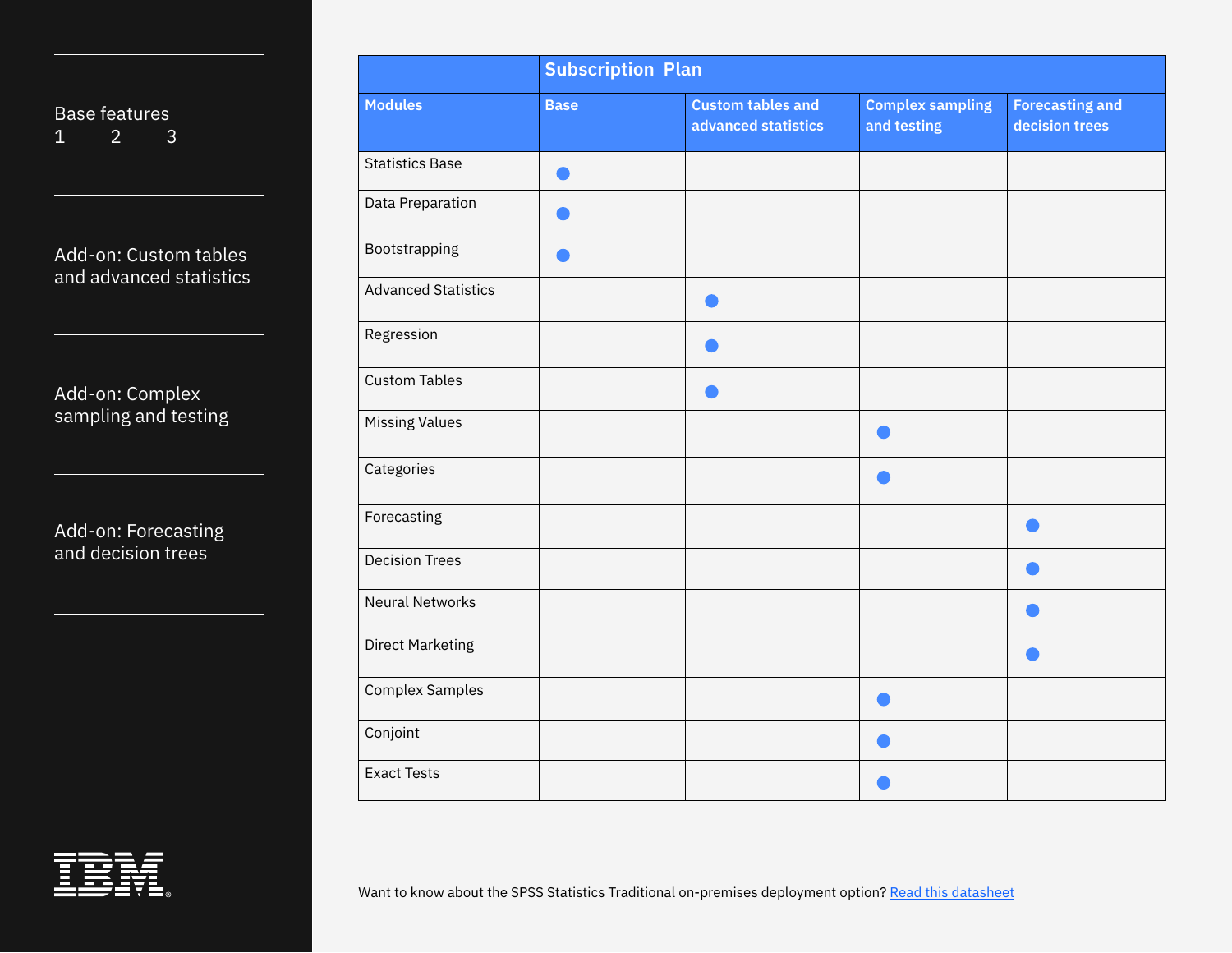<span id="page-2-0"></span>[Add-on: Custom tables](#page-5-0)  [and advanced statistics](#page-5-0)

[Add-on: Complex](#page-6-0)  [sampling and testing](#page-6-0)

| Add-on: Forecasting |
|---------------------|
| and decision trees  |

# **IBM® SPSS® Statistics Subscription: Base, add-ons and features**

### **Base package**

The Base subscription includes the following features:

## *Data access and management*

- Compare two data files for compatibility
- Data prep features: Define Variable Properties tool; Copy Data Propertiestool, Visual Bander, Identify Duplicate Cases; Date/Time wizard
- Data Restructure wizard
	- Single record to multiple records
	- Multiple records to single record
- Direct Excel data access
- Easier importing from Excel and CSV
- Export data to SAS and current versions of Excel
- Export/insert to Database wizard
- Import data from IBM Cognos® Business Intelligence
- Import/export to/from Dimensions
- Import Stata files (until V14)
- Long variable names
- Longer value labels
- Multiple datasets can be run in one SPSS session
- ODBC Capture—DataDirect drivers
- OLE DB data access
- Password protection
- SAS 7/8/9 data files including compressed files)
- Text wizard
- Unicode support
- Very long text strings

## *Data preparation*

- Automated data preparation—enhanced model viewer for automated data preparation
- Validate data—streamline the process of validating data before analyzing it
- Anomaly detection—identify unusual cases in a multivariate setting
- Optimal binning

## *Graphs*

- Auto and cross correlation graphs
- Basic graphs
- Mapping (geospatial analysis)
- Chart gallery
- Chart options
- ChartBuilder UI for commonly used charts
- Charts for multiple response variables
- Graphics Production Language for custom charts
- Interactive graphs—scriptable
- Overlay and dual Y charts
- Panelled charts
- ROC analysis
- Time series charts
- Relationship map

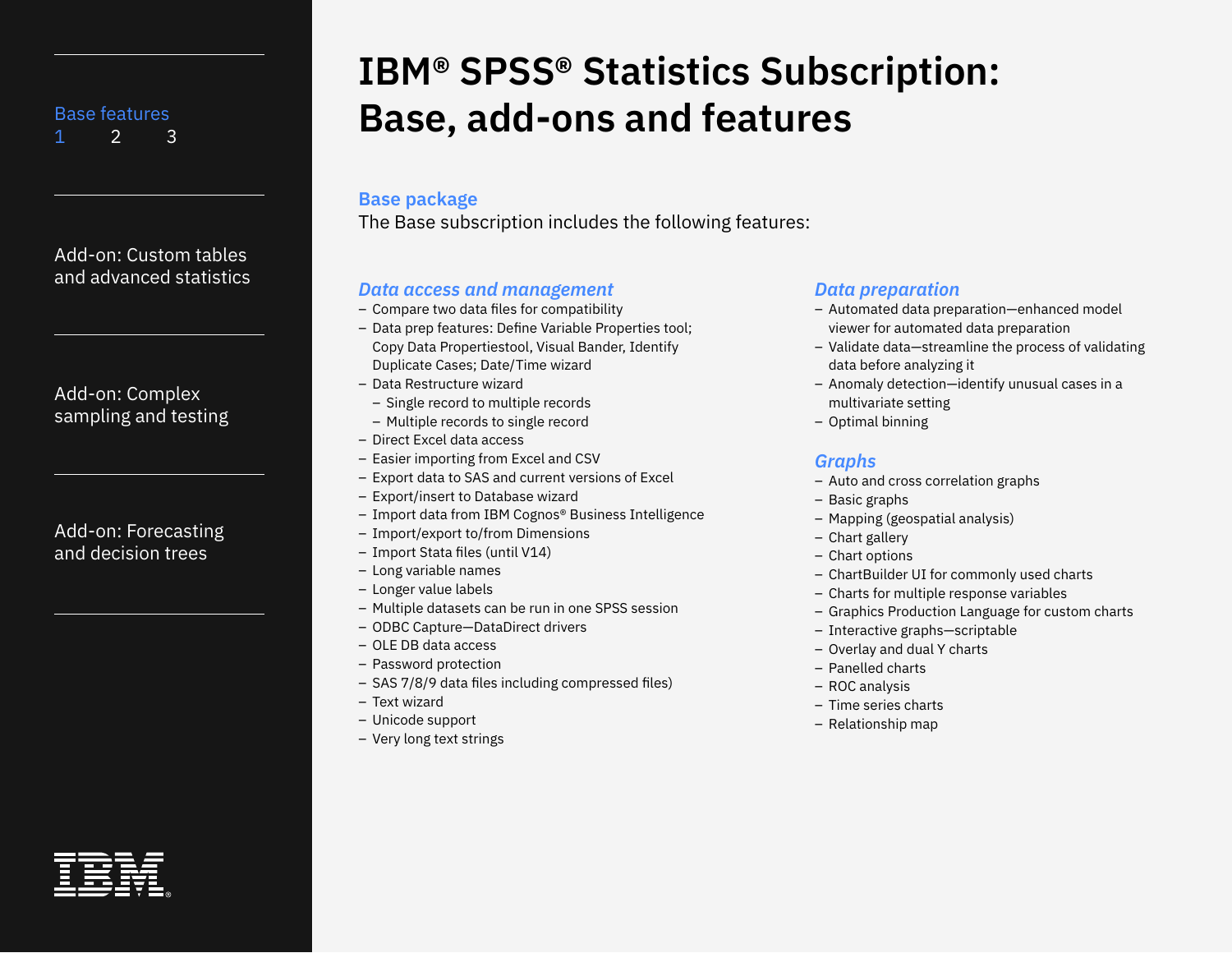<span id="page-3-0"></span>[Add-on: Custom tables](#page-5-0)  [and advanced statistics](#page-5-0)

[Add-on: Complex](#page-6-0)  [sampling and testing](#page-6-0)

[Add-on: Forecasting](#page-7-0)  [and decision trees](#page-7-0)

## *Output*

- Case summaries
- Style output
- Conditional formatting
- Codebook
- Export charts as Microsoft Graphic Object
- Export model as XML to SmartScore
- Export to PDF
- Export to Word/Excel/PowerPoint
- HTML output

# *Help features*

- Application examples
- Index
- Tutorial
- Extensions
- Search

# *Data editor enhancements*

- Custom attributes for user-defined metadata
- Spell checker
- Splitter controls
- Variable sets for wide data
- Variable icons
- Optimal binning
- Improved performance for large pivot tables
- OLAP cubes/pivot tables
- Output management system
- Output scripting
- Reports summaries in rows and columns
- Search and replace
- Smart devices (tablets and phones)
- Table to graph conversion
- Web reports

# *Extended programmability*

- Custom UI builder enhancements (work seamlessly with Python and R and can be used in IBM SPSS Modeler)
- New Extensions hub
- Custom dialog builder for Extensions
- Flow control or syntax jobs
- Partial least squares regression
- Python, .NET and Java for front-end scripting
- SPSS equivalent of the SAS DATA STEP
- Support for R algorithms and graphics
- User-defined procedures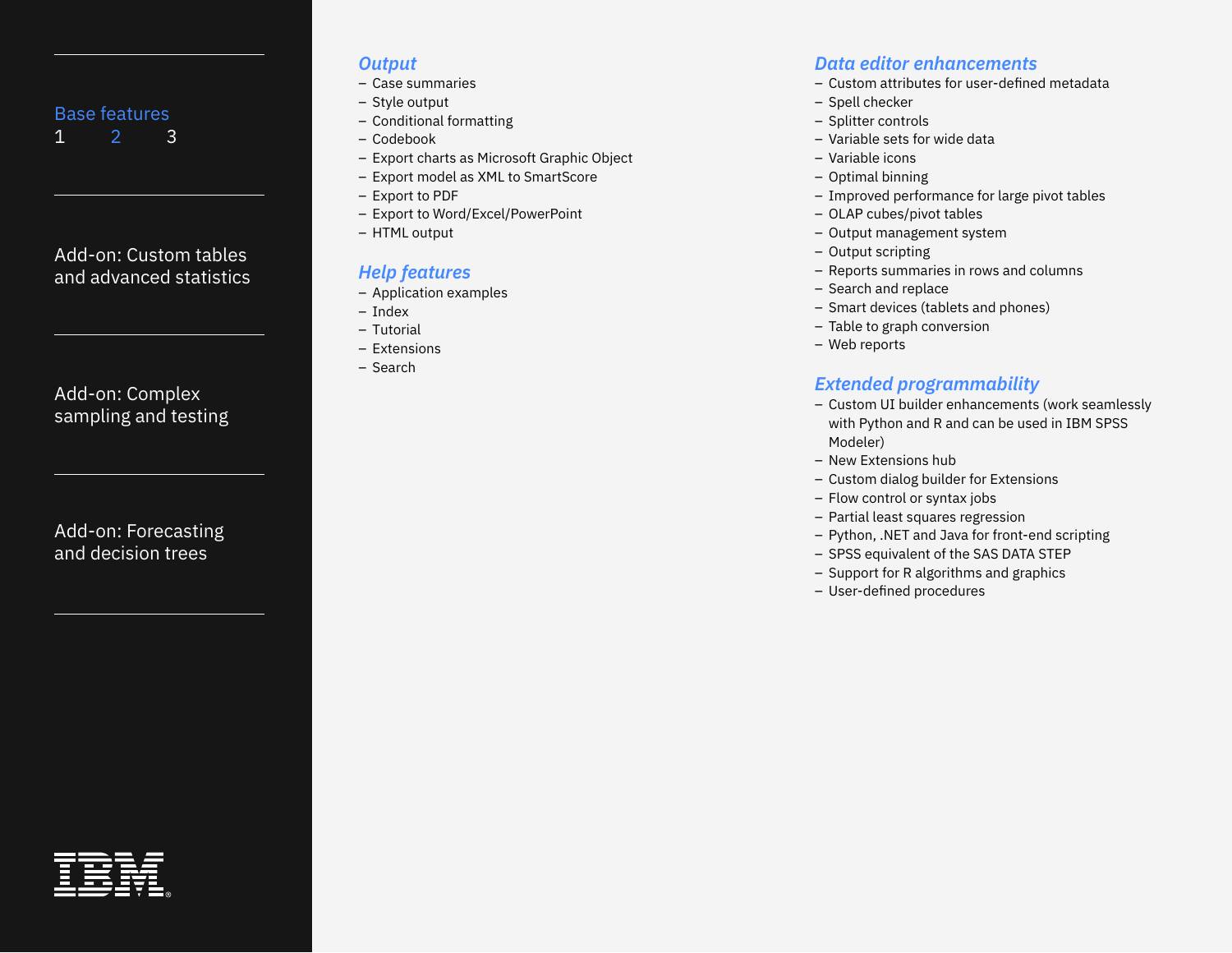# <span id="page-4-0"></span>[Add-on: Custom tables](#page-5-0)  [and advanced statistics](#page-5-0)

# [Add-on: Complex](#page-6-0)  [sampling and testing](#page-6-0)

# [Add-on: Forecasting](#page-7-0)  [and decision trees](#page-7-0)

### *Statistics*

- ANOVA (in syntax only)
- Automatic linear models
- Cluster
- Correlate—bivariate, partial, distances
- Crosstabs
- Define variable sets
- Descriptive ratio statistics (PVA)
- Descriptives
- Discriminant analysis
- Enhanced model viewer on two-step cluster and new nonparametrics
- Explore
- Factor analysis
- Frequencies
- Geo-spatial analytics (STP and GSAR) (NEW!)
- Improved performance for frequencies, crosstabs, descriptives
- Power Analysis
- (Statistics Base Server)
- Matrix operations
- Means
- Monte Carlo simulation
- Nearest neighbor analysis
- New nonparametric tests
- One way ANOVA
- Ordinal regression (PLUM)
- Ordinary least squares regression
- Power Analysis
- PP plots
- QQ plots
- Ratio
- Reliability and ALSCAL multidimensional scaling
- ROC curve
- Compare ROC curves
- Rule checking on secondary SPC charts
- Summarize data
- T tests: paired samples, independent samples, onesamples
- Two-step cluster: categorical and continuous data/ large data sets
- Weighted Cohen's kappa
- Meta-analysis

# *Multithreaded algorithms*

– SORT

# *Bootstrapping*

- Sampling and pooling
- Descriptive procedures that can be bootstrapped
	- Correlations/nonparametric correlations
	- Crosstabs
	- Descriptives
	- Examine
	- Frequencies
- Means
- Partial correlations
- T tests

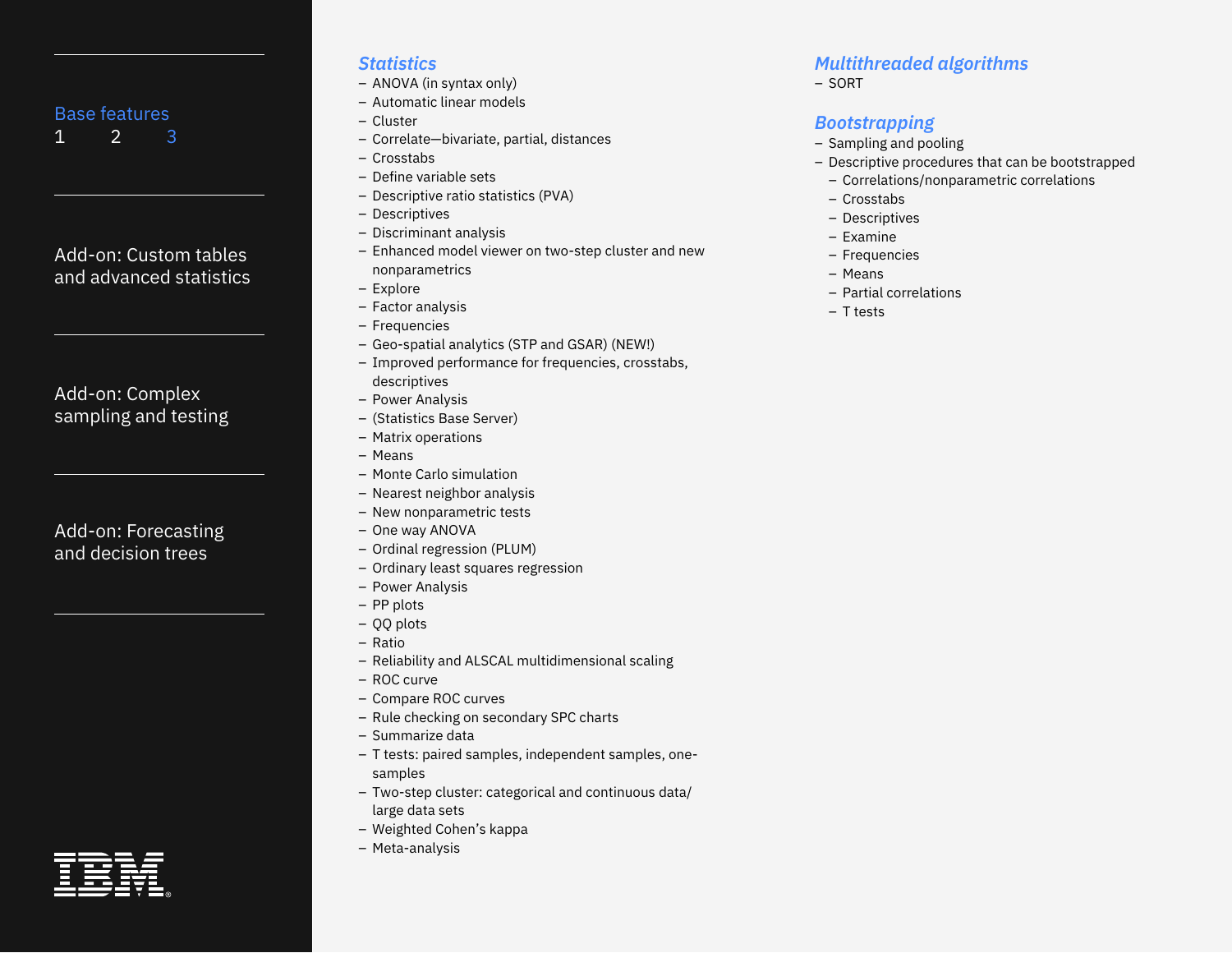# <span id="page-5-0"></span>Add-on: Custom tables and advanced statistics

[Add-on: Complex](#page-6-0)  [sampling and testing](#page-6-0)

[Add-on: Forecasting](#page-7-0)  [and decision trees](#page-7-0)

# **Add-on: Custom tables and advanced statistics**

This add-on to the Base subscription includes the following features:

## *Custom tables*

- 35 descriptive statistics
- Drag and drop interface
- Inferential statistics
- Nested tables
- Place totals in any row, column, or layer
- Post computed categories
- Effective base for weighted sample results
- Put multiple variables into the same table
- Significance tests on multiple response variables
- Significance test in custom tables main table
- Significance values for column means and column proportion tests
- Specialized multiple response set tables
- False discovery correction method for multiple comparisons
- Syntax converter

## *Regression*

- Binary logistic regression
- Logit response models
- Multinomial logistic regression
- Nonlinear regression
- Probit response analysis
- Two stage least squares
- Weighted least squares
- Quantile regression

### *Advanced statistics*

- Cox regression
- General linear modeling (GLM)
	- General factorial
	- Multivariate (MANOVA)
- Repeated measures
- Variance components
- Generalized linear models and generalized estimating equations
	- Gamma regression
	- Poisson regression
- Negative binomial
- GENLOG for loglinear and logit
- Generalized linear mixed models (GLMM) (ordinal targets included)
- Bayesian statistics
- Hierarchical loglinear models
- Kaplan Meier
- Linear mixed-level models (aka hierarchical linear models)
- Survival
- Variance component estimation

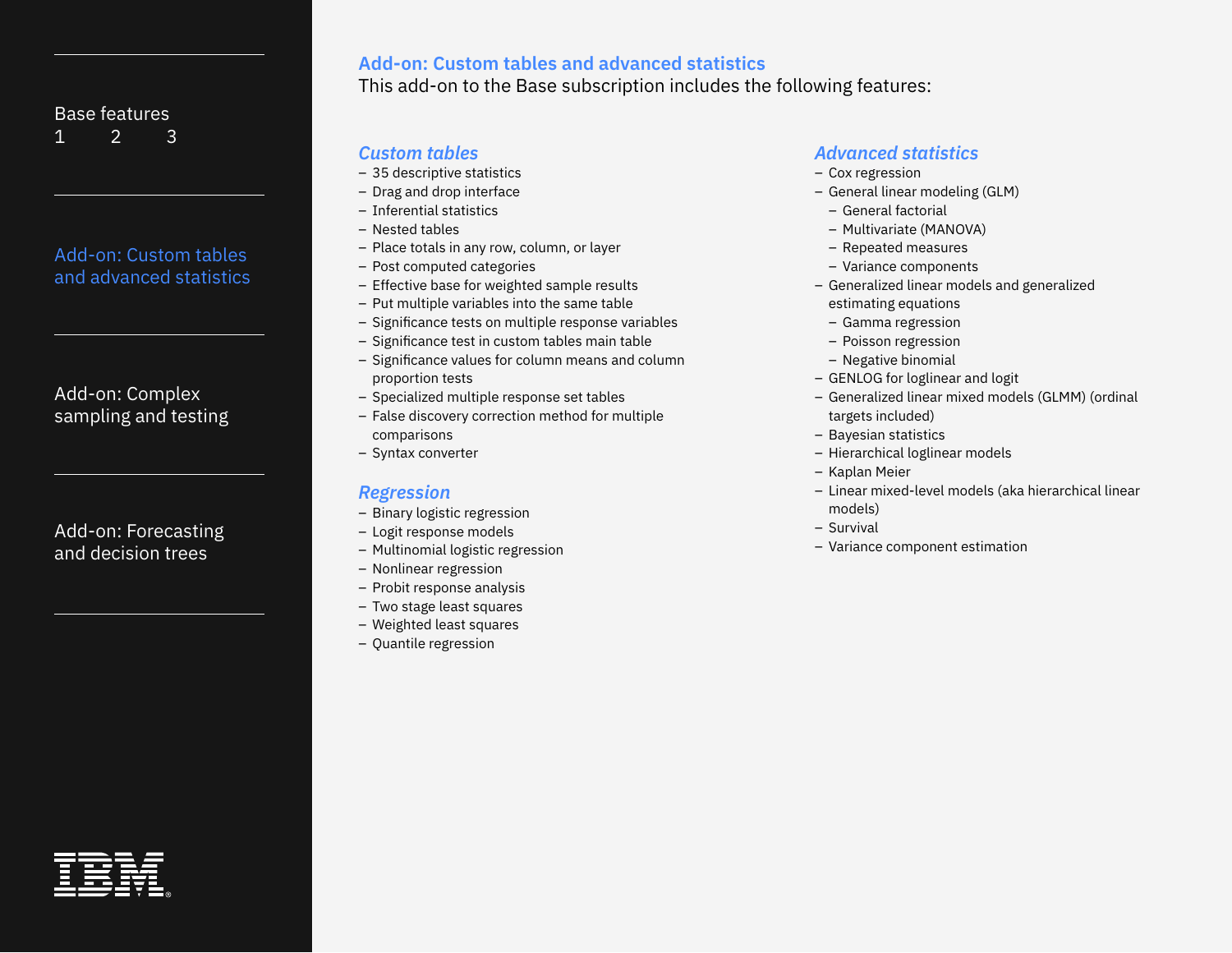# <span id="page-6-0"></span>[Add-on: Custom tables](#page-5-0)  [and advanced statistics](#page-5-0)

# Add-on: Complex sampling and testing

## [Add-on: Forecasting](#page-7-0)  [and decision trees](#page-7-0)

## **Add-on: Complex sampling and testing**

This add-on to the Base subscription includes the following features:

## *Complex samples (CS)*

- CS Cox regression (also multithreaded)
- CS descriptives
- CS general linear models
- CS logistic regression
- CS ordinal regression
- CS selection
- CS tabulate
- Sampling wizard/Analysis Plan wizard

## *Exact tests*

- Cochran's Q test
- Contingency coefficient
- Cramer's V
- Fisher's exact test
- Somers' D—symmetric and asymmetric
- Friedman test
- Gamma
- Goodman and Kruskal tau
- Jonckheere-Terpstra test
- Kappa
- Kendall's coefficient of concordance
- Kendall's tau-b and tau-c
- Kruskal-Wallis test
- Likelihood ratio test
- Linear-by-linear association test
- Mann-Whitney U or Wilcoxon rank-sum W test
- Marginal homogeneity test
- McNemar test
- Median test
- Pearson Chi-square test
- Pearson's R
- Phi
- Sign test
- Spearman correlation
- Uncertainty coefficient—symmetric or asymmetric
- Wald-Wolfowitz runs test
- Wilcoxon signed-rank test

## *Categories*

- Correspondence analysis (ANACOR)
- Principal components analysis for categorical data (CATPCA; replaces PRINCALS)
- Ridge regression, lasso, elastic net (CATREG)
- CORRESPONDENCE
- Nonlinear canonical correlation (OVERALS)
- Multidimensional scaling for individual differences scaling with constraints (PROXSCAL)
- Preference scaling (PREFSCAL; multidimensional unfolding)
- Multiple correspondence analysis

# *Missing values*

- Data patterns table
- Imputation with means estimation or regression
- Listwise and pairwise statistics
- Missing patterns table
- Multiple imputation of missing data
- Pooling

## *Conjoint*

- Estimate utilities (CONJOINT)
- For conjoint analysis (ORTHOPLAN)
- PLANCARDS

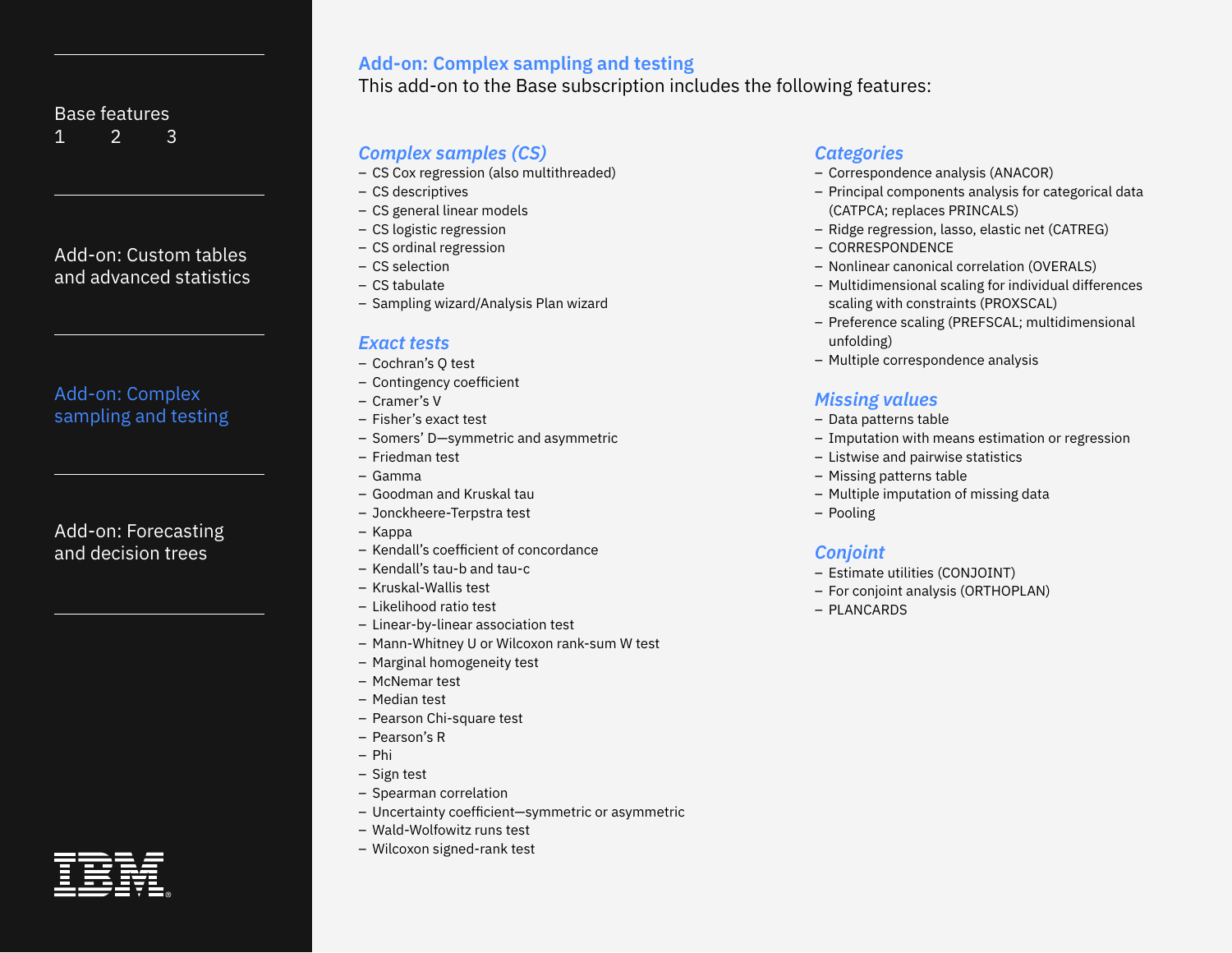<span id="page-7-0"></span>[Add-on: Custom tables](#page-5-0)  [and advanced statistics](#page-5-0)

[Add-on: Complex](#page-6-0)  [sampling and testing](#page-6-0)

Add-on: Forecasting and decision trees

## **Add-on: Forecasting and decision trees**

This add-on to the Base subscription includes the following features:

## *Decision trees*

- C&RT
- CHAID
- Exhaustive CHAID
- QUEST

# *Forecasting*

- Auto regressive integrated moving average
- Autoregression
- Expert modeler exponential smoothing methods
- Forecast multiple series (outcomes) at once
- Temporal causal modeling
- Seasonal decomposition
- Spectral analysis

## *Neural networks*

- Multilayer perception
- Radial basis function

## *Direct marketing*

- Cluster analysis
- Contact profiling
- Control package test
- Propensity to purchase
- RFM analysis: recency, frequency, monetary
- Zip code response